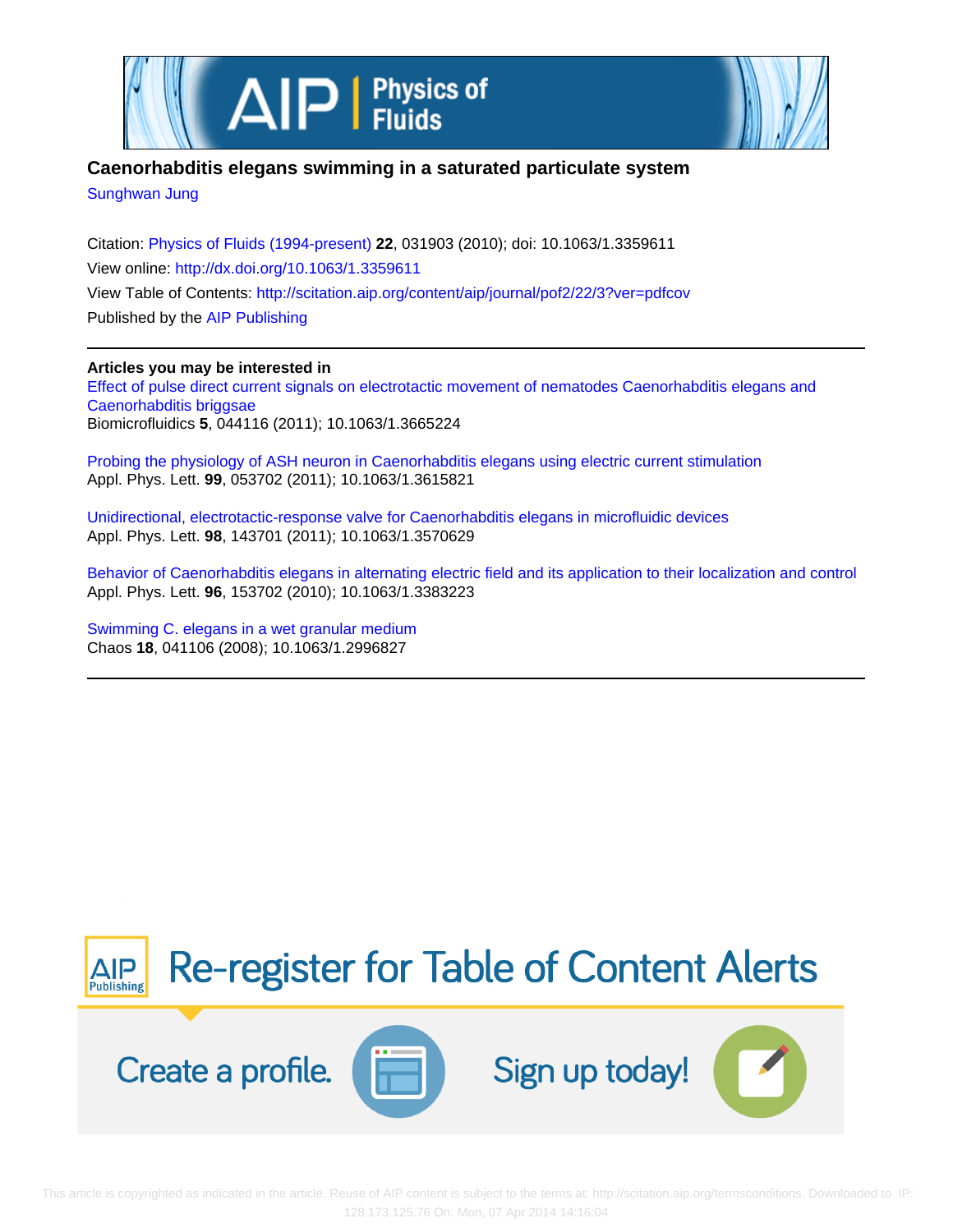Copyright by the AIP Publishing. Jung, Sunghwan, "Caenorhabditis elegans swimming in a saturated particulate system," Phys. Fluids 22, 031903 (2010); http://dx.doi.org/10.1063/1.3359611

# PHYSICS OF FLUIDS 22, 031903 (2010)

# *Caenorhabditis elegans* **[swimming in a saturated particulate system](http://dx.doi.org/10.1063/1.3359611)**

Sunghwan Jung

*Department of Engineering Science and Mechanics, Virginia Polytechnic Institute and State University, Blacksburg, Virginia 24061, USA*

(Received 26 August 2009; accepted 17 February 2010; published online 24 March 2010)

*Caenorhabditis elegans (C. elegans)* is a nematode that often swims in saturated soil in nature. We investigated the locomotive behavior of *C. elegans* swimming in a fluid with particles of various sizes and found that the nematode swims a greater distance per undulation than it does in a fluid without particles. The Strouhal number (a ratio of lateral to forward velocity) of *C. elegans* significantly decreases in a saturated particulate medium  $(0.50 \pm 0.13)$  in comparison to a fluid without particles  $(1.6 \pm 0.27)$ . This result was unexpected due to the generally low performance of a body moving in a high drag medium. In our model, a saturated granular system is approximated as a porous medium where only the hydrodynamic forces on the body are considered. Combining these assumptions with resistive force theory, we find that a porous medium provides more asymmetric drag on a slender body, and consequently that *C. elegans* locomotes with a greater distance per undulation. © *2010 American Institute of Physics*. doi[:10.1063/1.3359611](http://dx.doi.org/10.1063/1.3359611)

# **I. INTRODUCTION**

Many organisms have adapted to live in aqueous media on other fluid environments. In order for these organisms to survive in nature, an efficient strategy in locomotory behavior has presumably developed. For example, large animals, such as fish or birds, achieve the maximum of propulsive efficiency.<sup>1[,2](#page-5-1)</sup> For smaller organisms, such as bacteria or spermatozoa, changing stroke patterns is one possible way to maximize the locomotory ability. $3-5$  $3-5$  However, some organisms are not capable of changing their stroke forms and therefore must utilize the fluidic environment to increase their efficiency.

*Caenorhabditis elegans (C. elegans)* is a model system used to understand questions arising in various areas of biology[.6](#page-5-4) Despite common usage of *C. elegans* in the laboratory, there is little known about its natural habitat. In particular, the crawling motion of *C. elegans* has been studied on an agar plate[.7](#page-5-5) They found that *C. elegans* does not change its locomotory pattern over various agar compositions. $\frac{8}{3}$  The stroke form of swimming is found to be different from that of crawling, while swimming *C. elegans* maintains the same amplitude and wavelength over various fluid viscosities. Wallace<sup>9</sup> studied the movement of  $C$ . *elegans* in a particulate system, which more closely resembles the natural environment of *C. elegans* than other previous studies. However, this work considers only the frictional force in rigid particles although this organism lives in a wet soil where is often immersed in fluid. The crawling motion on a substrate patterned with posts has also been studied.<sup>10</sup> They found that the crawling speed is increased by contact between the body and several posts. In addition to *C. elegans*, a sandfish lizard moves in a dry granular medium by generating more normal than tangential drag along its body.<sup>11</sup>

In an unbounded fluid, the typical swimming motion of *C. elegans* occurs at a low Reynolds number  $(Re=V<sub>swim</sub>L/v \sim 10^{-1})$ . At such a low Reynolds number, a

locomoting slender body feels and exerts an asymmetric hydrodynamic force that depends on the body orientation. To understand such dynamics, resistive force theory, $12$  slender body theory,  $^{13,14}$  $^{13,14}$  $^{13,14}$  and many others<sup>15,[16](#page-6-1)</sup> have been used. Resistive force theory considers only the local force, which has been widely used to describe the locomotion of a slender body[.16](#page-6-1) However, the locomotion in *C. elegans*' natural environment, saturated soil, is not well understood.

Soil immersed in a fluid can be approximated as porous media because of a fluid flowing through porous gaps. For a saturated particulate or fibrous system, the Brinkman equation $17$  is often used to describe both viscous stress and Darcy's drag with a single parameter (permeability). The resultant force from the Brinkman equation, however, takes into account only the hydrodynamic resistance and does not include the elastic and adhesive force at the particles. This simplification is used in our study to describe the locomotion in different fluidic environments varying from a fluid to a wet particulate system. Mathematically, the Brinkman equation is equivalent to the unsteady creeping flow equation, which has been extensively studied.

In this paper, we compare *C. elegans* swimming in a wet granular medium and in a fluid. We present experimental observations and compare them with the resistive force theory combined with a simple porous-media model.

# **II. EXPERIMENTS**

# **A. Experimental methods**

The nematodes in this study were adult hermaphrodite wild-type *C. elegans* (N2). The typical body length (L) is about 1 mm. We conducted experiments in fluid without particles and with six different sizes of particles 41, 58, 69, 98, 138, and 165  $\mu$ m in diameter. Particles were monodisperse granular particles (MO-SCI Co.), which do not introduce any chemicals to the fluid system. A  $8 \mu l$  drop of nematode growth medium buffer with particles and a single *C. elegans*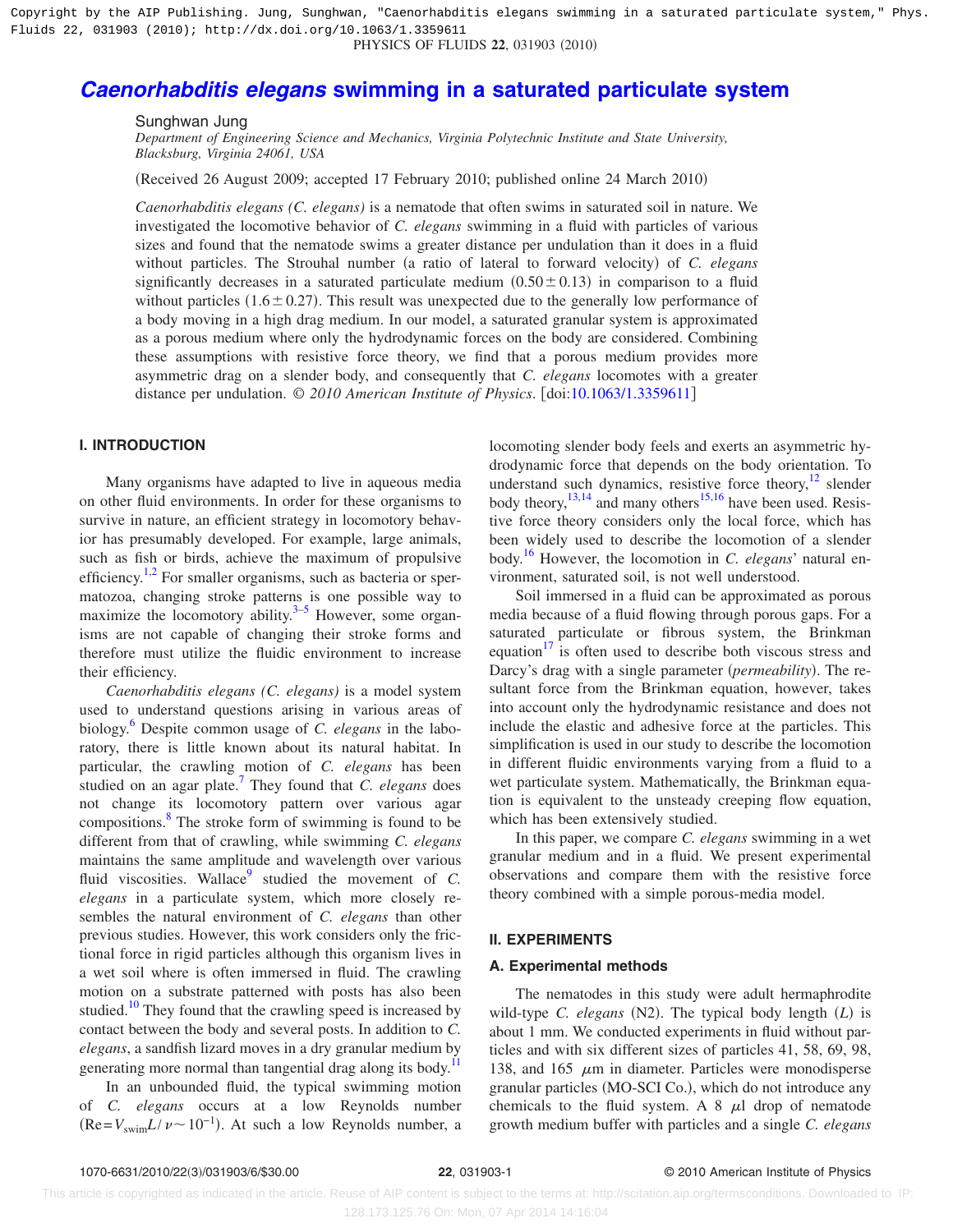<span id="page-2-0"></span>

FIG. 1. (a) Schematic procedure of experiments. (b) Three images of *C*. *elegans* swimming in a wet particulate medium at different times. These images are combined into the bottom image without particles for high contrast.

is placed on a coated hydrophobic plate [see the upper panel in Fig.  $1(a)$  $1(a)$ ]. Another coated hydrophobic plate is placed on top to create a quasi-two-dimensional (2D) slurry granular system [see the lower panel in Fig.  $1(a)$  $1(a)$ ]. The distance between two plates changes with the particle diameter.

Particles are initially randomly packed when they settle to the bottom. In experiments, the quasi-2D packing fraction of glass beads defined as the ratio of the volume occupied by particles to the total volume) does not vary significantly with a range of  $0.6 \pm 0.04$ . A charge coupled device camera recorded the motion of *C. elegans* over a few minutes at 8 frames/s. The system was illuminated by a light-emitting diode ring. In Fig. [1](#page-2-0)(b), three images of locomoting *C. elegans* are shown. For the bottom image, the glass beads were subtracted to yield a high contrast image of the worm. The amplitude was measured as the peak-to-peak distance perpendicular to the swimming direction. In convenience, the wavelength was measured as the distance between the head and tail when *C. elegans* forms a "U" shape. The undulation period is the difference between two successive times when the worm has the same body form. The swimming frequency is defined as the inverse of the undulation period.

#### **B. Experimental observations**

Figure [2](#page-2-1) shows *C. elegans* swimming in a wet particulate medium with 98  $\mu$ m particles and in a fluid without particles. The swimming *C. elegans* in a particulate medium more closely simulates the natural environment than swimming in a fluid. In a wet granular medium, *C. elegans* undulates at a lower frequency than in a fluid. However, stroke forms in both configurations are similar. As the body undulates sideways and swims forward, it pushes particles laterally, not along the swimming direction; as illustrated in Fig.  $2(a)$  $2(a)$ , *C. elegans* swims to the left and leaves voids on the right. Swimming speeds in both cases are comparable; however, swimming distance per undulation is quite different.

We performed typically 20 experiments with different particle sizes from 41 to 165  $\mu$ m, but only nine runs with 41  $\mu$ m particles were successful since multiple layers of

<span id="page-2-1"></span>

FIG. 2. Swimming motion of *C. elegans* in a wet granular medium of 98  $\mu$ m particles (a) and in a fluid (b). The body forms of *C. elegans* were captured over three periods of undulation.

particles are easily formed and *C. elegans* becomes hard to observe. For particles above 200 m in diameter, *C. elegans* can move through voids between particles without pushing the particles. Therefore, our range of particle sizes was limited by these two extreme cases. Table [I](#page-3-0) summarizes the experimental observations of *C. elegans* swimming in fluids with and without particles. As shown, the swimming speed is fluctuating within experimental errors, but the undulation frequency is quite distinct in a particulate medium compared with that in a fluid without particles.

The motion of an undulating body in a plane can be described by two principal velocities: forward swimming velocity and lateral transverse velocity. The swimming velocity is defined as the mean forward speed. This velocity is not directly characterized by the undulation motion, but the transverse velocity is defined as the frequency multiplied by the peak-to-peak amplitude and is directly associated with lateral undulations. Figure [3](#page-3-1) shows these two velocities in experiments. The relationship between the two principle velocities is independent of the particle size and is approximately linear. This suggests that regardless of the size of particles involved, the hydrodynamic effect on locomotion is nearly the same. As shown, the data of *C. elegans* moving in a granular-imbedded fluid are scattered in the region above and to the right of those without particles.

Stroke forms of swimming organisms are often characterized by a ratio of amplitude to wavelength. Figure [4](#page-3-2) shows that this ratio does not change significantly in fluids with and without particles. The ratio is observed to be  $1.1 \pm 0.23$ , which is consistent with other work in crawling and swimming[.7,](#page-5-5)[8,](#page-5-6)[18](#page-6-3) In particular, *C. elegans* keeps the same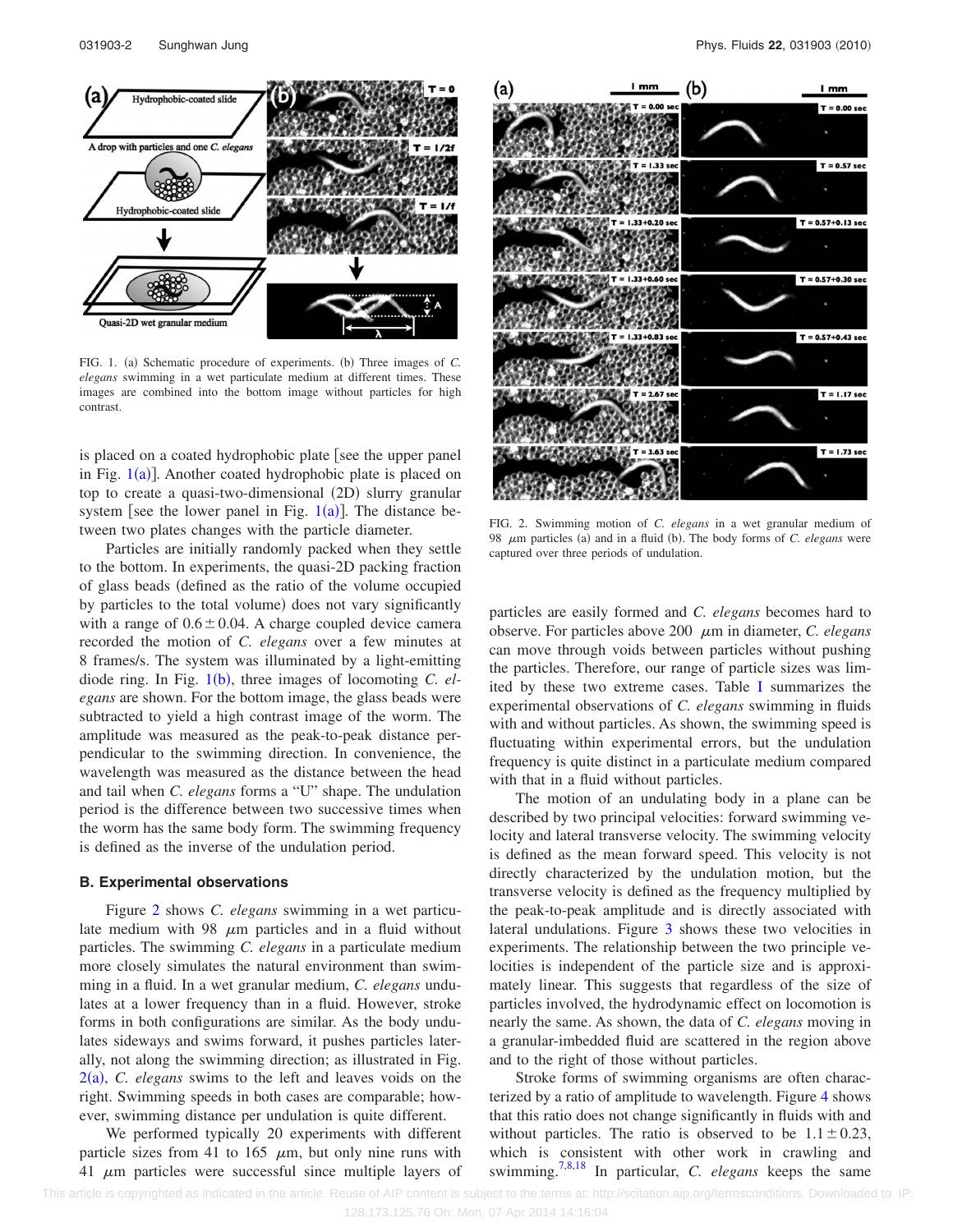<span id="page-3-0"></span>TABLE I. Measured velocity, frequency, normalized peak-to-peak amplitude, and wavelength with six different sizes of particles and without particles. Here, the amplitude and wavelength were normalized by the body length of *C. elegans*.

| <b>Size</b><br>$(\mu m)$ | Velocity<br>(cm/s) | Frequency<br>(Hz) | Normalized amplitude | Normalized wavelength | Samples |
|--------------------------|--------------------|-------------------|----------------------|-----------------------|---------|
| 165                      | $0.478 \pm 0.205$  | $0.852 \pm 0.336$ | $0.217 \pm 0.042$    | $0.679 \pm 0.087$     | 17      |
| 138                      | $0.327 \pm 0.105$  | $0.659 \pm 0.215$ | $0.237 \pm 0.034$    | $0.645 \pm 0.064$     | 20      |
| 98                       | $0.282 \pm 0.084$  | $0.747 \pm 0.299$ | $0.224 \pm 0.029$    | $0.675 \pm 0.093$     | 20      |
| 69                       | $0.317 \pm 0.117$  | $0.716 \pm 0.236$ | $0.256 \pm 0.052$    | $0.697 \pm 0.150$     | 18      |
| 58                       | $0.342 \pm 0.194$  | $0.982 \pm 0.600$ | $0.224 \pm 0.036$    | $0.625 \pm 0.075$     | 19      |
| 41                       | $0.206 \pm 0.042$  | $0.537 + 0.175$   | $0.230 \pm 0.048$    | $0.695 \pm 0.105$     | 9       |
| No particles             | $0.292 \pm 0.057$  | $1.923 \pm 0.220$ | $0.259 \pm 0.031$    | $0.730 \pm 0.072$     | 17      |

stroke form even with various hydrodynamic drags on the body due to different fluid viscosities. $\delta$  In our experiments, *C. elegans* feels more drag in the presence of granular media, but keeps the same stroke form.

The ratio of transverse velocity to swimming velocity gives a Strouhal number that characterizes the undulating body in fluid. Figure [5](#page-4-0) shows that the Strouhal number for swimming in wet particulate media is close to  $0.50 \pm 0.13$  $(P > 0.23)$ , which is three times smaller than the Strouhal number ( $St \sim 1.6 \pm 0.27$ ) for swimming without granular media. A low Strouhal number suggests that *C. elegans* moves efficiently in the presence of particles.

# **III. MODELS**

A saturated particulate system is complicated, containing various granular effects (arches of particles, long-range and short-range interactions among particles) and hydrodynamic effects (pushing fluid through micropores and shearing fluid around the body). In addition, an undulating *C. elegans* interacts with both the fluid and the particles. The total force on the body can be expressed as the sum of hydrodynamic stress and solid-contact stress as

<span id="page-3-3"></span>

where  $\sigma_n$  and  $S_n$  are the stress and contact area with either solid or fluid. On the body, the solid particles have point contacts while the fluid contacts the body elsewhere. Thus, the solid contact area S<sub>solid</sub> is expected to be much smaller than the fluid contact area  $S_{\text{fluid}}$ . In the limit of zero Reynolds number,  $S_{solid}$  is ideally zero since it takes an infinite time (inversely proportional to the Reynolds number) for the body to deplete a thin fluid layer. As the solid fraction increases,  $\sigma_{\text{solid}}$  becomes enormously large from various granular effects including reconfiguring particles, jamming, and so on.

In this section, we consider only the hydrodynamic stress  $\sigma_{\text{fluid}}$  on the body. This hydrodynamic stress is evaluated by approximating a wet granular system as a porous medium. Such approximation is valid when the granular medium is dilute. When the granular medium has a high packing fraction, this assumption fails due to significant stress from solid contacts. Our experiments vary the packing fraction from low random loose packing to highly ordered arrays. However, the trend of particle effect can be studied from the simple porous medium assumption.

<span id="page-3-1"></span>

FIG. 3. Swimming velocity  $(V_{\text{swim}})$  vs transverse velocity  $(fA)$ . Six different sizes of particles from 41 to 165  $\mu$ m are used (darker circular symbols are for larger particles). Swimming without granular particles is marked with closed triangles.

<span id="page-3-2"></span>

FIG. 4. The ratio of amplitude to wavelength of *C. elegans* swimming in particulate media (circles) and in fluids without particles (triangles located at zero on the axis of the particle size). This ratio is close to a constant  $(1.1 \pm 0.23)$  both with and without particles in fluids.

 This article is copyrighted as indicated in the article. Reuse of AIP content is subject to the terms at: http://scitation.aip.org/termsconditions. Downloaded to IP: 128.173.125.76 On: Mon, 07 Apr 2014 14:16:04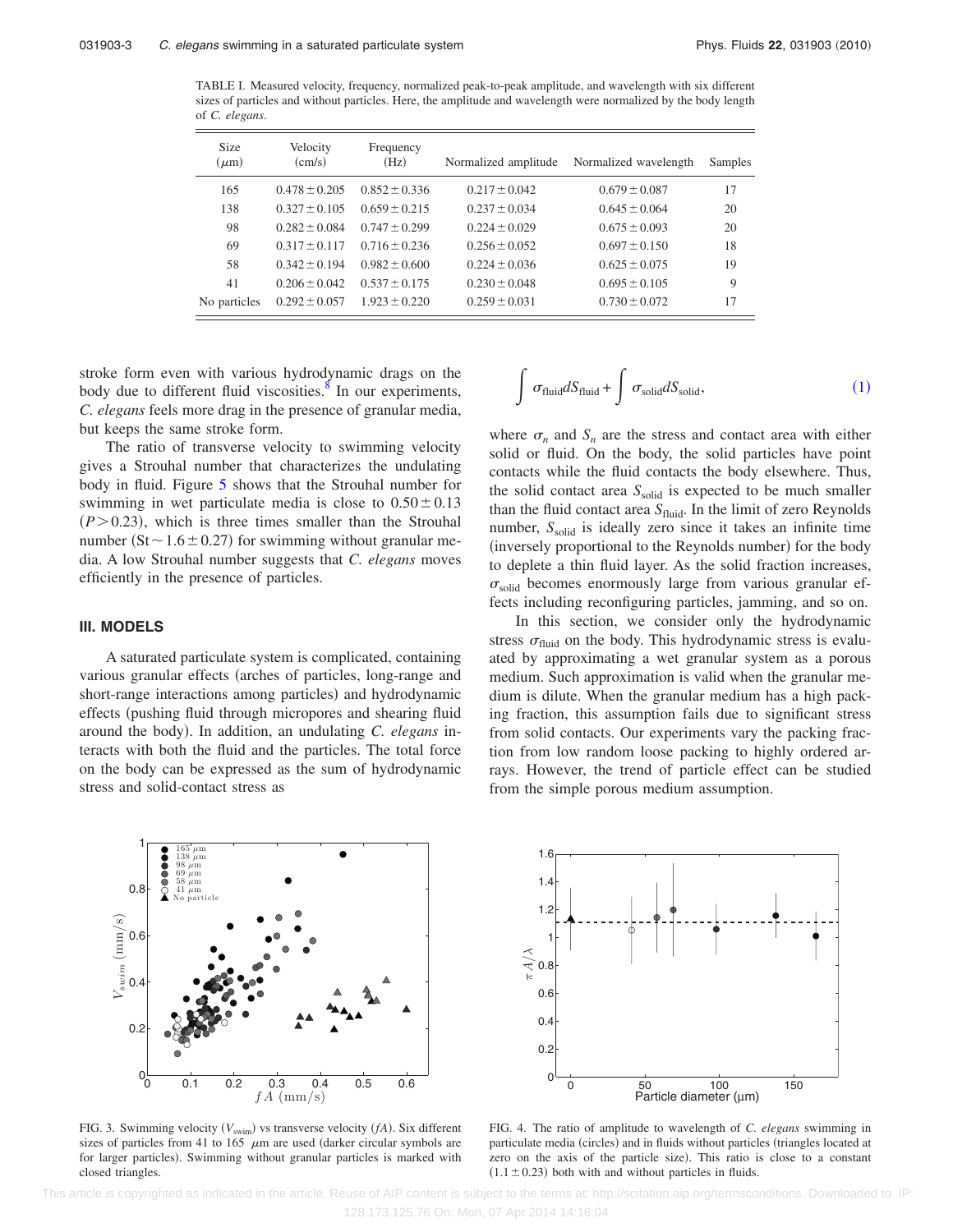<span id="page-4-0"></span>

FIG. 5. Strouhal number  $(St = fA/V_{\text{swim}})$  vs different particle diameters. Six different sizes of particles were used from 41 to 165  $\mu$ m (circles). Triangle symbol is for *C. elegans* that swims between two plates without particles. Solid and dashed lines are from resistive force theory with simple model in an unbounded fluid and in a porous medium, respectively.

# **A. Resistive force theory**

Resistive force theory is used to give a description of a slender body swimming in a viscous fluid.<sup>12</sup> It assumes that the fluid force on the body is locally determined by the velocity;  $\vec{F} = C_t \vec{u} \cdot \hat{t} + C_n \vec{u} \cdot \hat{n} \hat{n}$ , where  $\hat{t}$  and  $\hat{n}$  are tangential and normal directions to the body's centerline, respectively, and  $C_t$  and  $C_n$  are tangential and normal drag coefficients. If a slender body swims by undulating sinusoidal motion in the *x*-*y* plane, the body's centerline in a moving frame is formulated as  $y = (A/2)\cos k(x + V_{wave}t)$ , where *A* is the peak-topeak amplitude and  $k = 2\pi/\lambda$  is the wavenumber. Its corresponding velocity becomes  $u_x = V_{\text{swim}}$ ,  $u_y = dy/dt$ . Here, the swimming velocity (V<sub>swim</sub>) is an unknown parameter to be determined by one constraint, zero force in a swimming direction. The fluid force in the swimming  $(x)$  direction is  $\int \mathbf{F} \cdot \hat{x} dx \approx C_t (I_1 V_{\text{wave}} - I_2 V_{\text{swim}}) L$ , where the two integrals  $I_1$ and *I*<sub>2</sub> are approximately  $I_1 \sim (C_n/C_t - 1)(\pi A/\lambda)^2/2$  and  $I_2 \sim 1 + (C_n/C_t)(\pi A/\lambda)^2/2$  in the limit of small amplitude.<sup>12</sup>

From the above discussion, the swimming velocity is determined in terms of the body shape and the wave speed. Therefore, the Strouhal number is given as

<span id="page-4-1"></span>St = 
$$
\frac{fA}{V_{\text{swim}}} = \frac{2}{\pi} \frac{[1 + (C_n/C_t)(\pi A/\lambda)^2/2]}{(C_n/C_t - 1)(\pi A/\lambda)},
$$
 (2)

which is a function of  $C_n/C_t$  and  $\pi A/\lambda$  only. Here, the value of  $\pi A/\lambda$  is obtained from experiments, which is nearly independent of particle sizes. The only unknown is the drag parameter  $(C_n/C_t)$  to be determined from the simple model in Secs. III B and III C. When  $\pi A/\lambda = 1$ , the Strouhal number decreases and converges to 0.32 as  $C_n/C_t$  increases. In general, a lower Strouhal number means that the body swims more efficiently by generating less lateral than forward motion.

#### **B. In a fluid without particles**

Here, we briefly review the calculation of drag on a cylinder as described by Lighthill.<sup>19</sup> For *C. elegans* swimming in an unbounded fluid, the flow can be modeled by the Stokes equations

$$
\nabla p = \mu \nabla^2 u, \qquad \nabla \cdot u = 0. \tag{3}
$$

<span id="page-4-2"></span>First, we assume constant forces along the centerline  $(f)$ . Then, it is convenient to represent the velocity field using a distribution of singular forces

<span id="page-4-3"></span>
$$
u_i = F_j \int G_{ij} ds,
$$
\n(4)

where  $G_{ij} = [\delta_{ij}/r + x_i x_j / r^3] / (8 \pi \mu)$ , *s* is the longitudinal coordinate along the body, and *a* is the radius of the body. A few indefinite integrals are  $\int (1/r)ds = \ln 2(s+r)$ ,  $\int (a^2/r^3)ds = s/r$ , and  $\int (s^2/r^3)ds = -s/r + \ln 2(s+r)$ , where  $r^2 = a^2 + s^2$  are integrated over a domain  $s( \in [-L/2, L/2])$ . In the limit of  $a/L \ll 1$ , the normal component of Eq. ([4](#page-4-3)) in the middle of a body becomes

<span id="page-4-4"></span>
$$
u_n = \frac{F_n}{8\pi\mu} \left[ \int \frac{1}{r} ds + \cos^2 \theta \int \frac{a^2}{r^3} ds \right]
$$
  
=  $\frac{F_n}{8\pi\mu} \left[ \frac{L \cos^2 \theta}{\sqrt{a^2 + L^2/4}} + \ln \left( \frac{L + \sqrt{4a^2 + L^2}}{-L + \sqrt{4a^2 + L^2}} \right) \right]$   
=  $\frac{F_n}{8\pi\mu} [1 + \cos(2\theta) + 2 \ln(L/a)] + \mathcal{O}(a/L)^2,$  (5)

where  $\theta$  is the angle between the arbitrary principal axis and the direction of motion. This approximation is given by taking the slender limit as done in Refs. [13](#page-5-11) and [20.](#page-6-5) Similarly, the tangential component is given as

<span id="page-4-5"></span>
$$
u_{t} = \frac{F_{t}}{8\pi\mu} \left[ \int \frac{1}{r} ds + \int \frac{s^{2}}{r^{3}} ds \right]
$$
  
=  $\frac{F_{t}}{8\pi\mu} \left[ -\frac{L}{\sqrt{a^{2} + L^{2}/4}} + 2 \ln \left( \frac{L + \sqrt{4a^{2} + L^{2}}}{-L + \sqrt{4a^{2} + L^{2}}} \right) \right]$   
=  $\frac{F_{t}}{8\pi\mu} [-2 + 4 \ln(L/a)] + \mathcal{O}(a/L)^{2}.$  (6)

<span id="page-4-6"></span>Then, the drag coefficients are

$$
C_n = \frac{4\,\pi\mu}{\ln(L/a) + \frac{1}{2}}, \quad C_t = \frac{2\,\pi\mu}{\ln(L/a) - \frac{1}{2}}.
$$
 (7)

Asymptotically,  $C_n / C_t = 2[\ln(L/a) - 1/2 / \ln(L/a) + 1/2]$  approaches 2 in the limit of an infinite slender body.

For a body shape like a blunt *C. elegans*, we find that  $C_n/C_t$  is close to 1.5 from physical parameters  $(L \sim 1$  mm and  $a \sim 0.03$  mm). While swimming in a fluid, *C. elegans* keeps a ratio of amplitude and wavelength  $(\pi A/\lambda)$  close to 1.1. Hence, the Strouhal number becomes 2.2 for undulating *C. elegans* in an unbounded Stokes fluid. However, this value differs from experimental measurement  $(1.6 \pm 0.27)$ . The possible error comes from the boundary effects from the top and bottom plates, which are neglected in this analysis.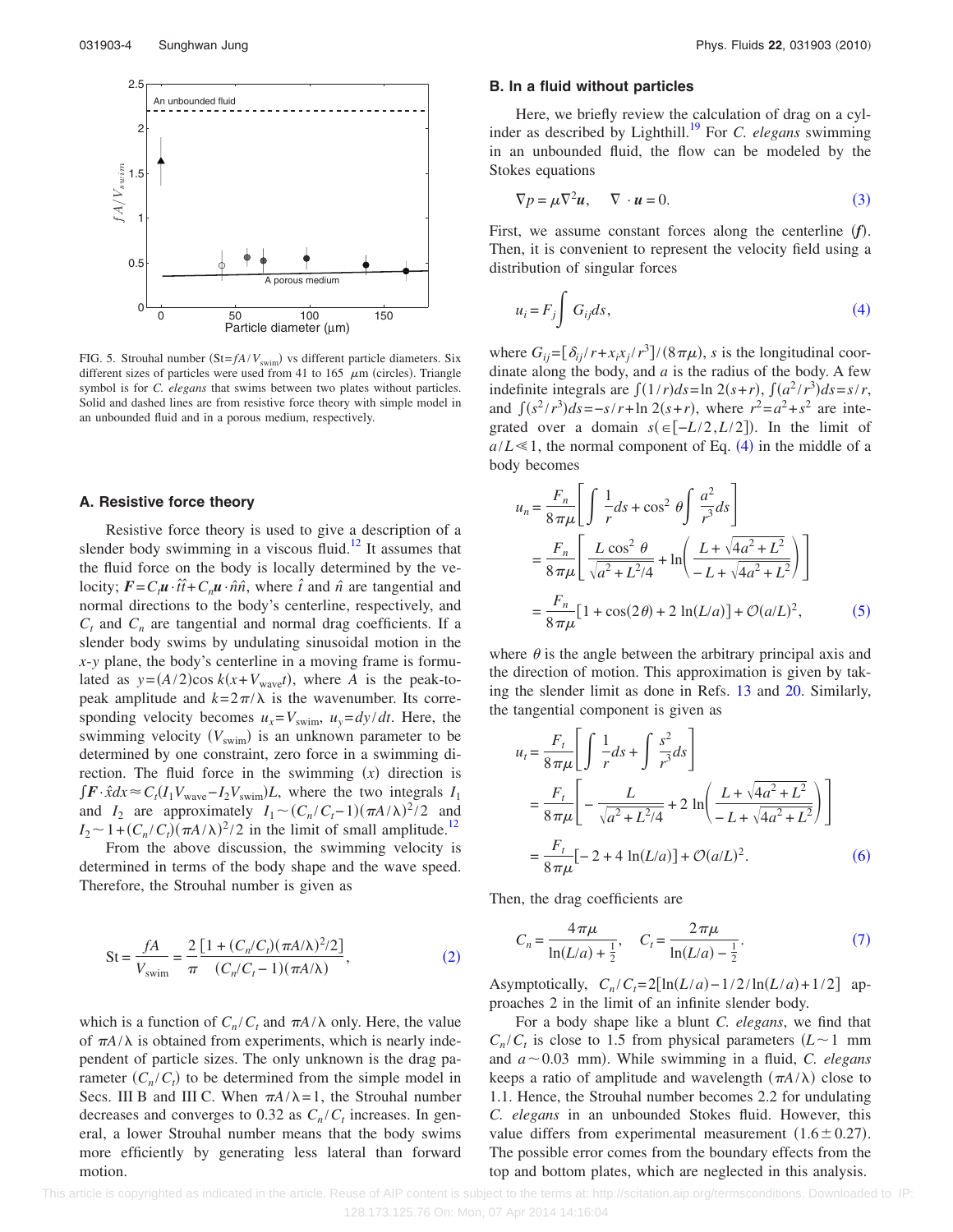# **C. In a porous medium**

The description of *C. elegans* swimming in a wet granular medium is complex. For simplicity, we approximate this fluidic system as a porous medium in which *C. elegans* pushes particles as well as fluid around. Hence, the dominant forces on *C. elegans* originate from viscous stresses and Darcy's flow. To derive the local force in a porous medium, we use the Brinkman model where

<span id="page-5-13"></span>
$$
\nabla p = \mu (\nabla^2 - \alpha^2) \mathbf{u}, \quad \nabla \cdot \mathbf{u} = 0.
$$
 (8)

As mentioned in Sec. I, the Brinkman equation is mathematically equivalent to the unsteady Stokes equation if  $\alpha^2$  is redefined as the frequency parameter.

We can use the boundary integral formula as in Eq.  $(4)$  $(4)$  $(4)$ with the unsteady Stokeslet defined by<sup>17</sup>

<span id="page-5-14"></span>
$$
G_{ij} = \frac{1}{8\pi\mu} \left( \frac{2}{\alpha^2 r^3} \left[ (1 + \alpha r + \alpha^2 r^2) e^{-\alpha r} - 1 \right] \delta_{ij} + \frac{6}{\alpha^2 r^5} \left[ 1 - \left( 1 + \alpha r + \frac{1}{3} \alpha^2 r^2 \right) e^{-\alpha r} \right] x_i x_j \right). \tag{9}
$$

When  $\alpha$  is small, the Green's function from the previous equation is modified to become

<span id="page-5-15"></span>
$$
G_{ij} = \frac{1}{8\pi\mu} \left[ \left( \frac{1}{r} - \frac{4\alpha}{3} \right) \delta_{ij} + \frac{x_i x_j}{r^3} \right] + \mathcal{O}(\alpha^2). \tag{10}
$$

By following the same method as in Sec. III B, the drag coefficients are

<span id="page-5-16"></span>
$$
C_n = \frac{4\pi\mu}{\ln(L/a) + \frac{1}{2} - 2\alpha L/3}, \quad C_t = \frac{2\pi\mu}{\ln(L/a) - \frac{1}{2} - \alpha L/3}.
$$
\n(11)

This shows a trend of increasing the drag in both directions. Moreover, the drag parameter  $C_n/C_t = 2[\ln(L/a) - 1/2]$  $-\alpha L/3/\ln(L/a) + 1/2 - 2\alpha L/3$ ] gets larger as  $\alpha$  increases. This trend of increasing asymmetry, which results in a greater swimming distance per undulation, decreases the Strouhal number.

For large  $\alpha$ , the exact solution of drag on a cylinder or a disk has been calculated in an unsteady Stokes flow. $21$  For the porous medium, we can employ these solutions of the drags on a cylinder by replacing the frequency parameter with the inverse permeability. In the limit of large  $\alpha$ , the drag is expressed by

$$
C_n = \pi \mu (2\alpha L + 8)\alpha L, \quad C_t = 4\pi \mu \alpha L. \tag{12}
$$

<span id="page-5-17"></span>Additionally, for large  $\alpha L$ ,  $C_n/C_t \rightarrow \alpha L/2$  showing that the normal drag is considerably larger than the tangential drag. For a 2D array of particles, the permeability is calculated based on various configurations including periodic cells, $^{22}$ random arrays, $^{23}$  and so on. For random arrays, the permeability  $\alpha$  in a range of packing fraction  $(0.5 < \phi < 0.7)$  is estimated to be  $3.4/a < \alpha < 8.5/a$ , giving the drag coefficient as approximately  $1.7L/a < C_n/C_t < 4.2L/a$ , where *a* is the particle diameter. In Fig. [5,](#page-4-0) the corresponding Strouhal numbers in resistive force theory are in the range of 0.37–0.41. These numbers depend on the packing fraction  $(0.5 < \phi < 0.7)$  and are not far from the experimental result  $(0.5 \pm 0.13).$ 

# **IV. DISCUSSION**

We have studied the dynamics of *C. elegans* swimming both in a fluid and in a wet particulate medium. It was found that *C. elegans* moves efficiently with a low undulation frequency in a particulate medium, and that the stroke form of undulations does not change significantly. Despite varying particle sizes, *C. elegans* keeps a constant ratio of forward to transverse velocities. This ratio, the Strouhal number, decreases significantly in the presence of particles. The resistive force theory in a porous medium predicts the Strouhal number changing from 0.39 in the presence of porous media to 2.2 in a fluid without particles. From experiments, we observed  $St \sim 0.50 \pm 0.13$  in a saturated particulate medium and  $St \sim 1.63 \pm 0.27$  in a fluid without particles.

Large animals such as fish or birds use inertia by shedding coordinated vortices, and then achieving a Strouhal number close to  $0.3$  with a high propulsion speed.<sup>1</sup> It is assumed that this high efficiency is not attained by small organisms due to viscous forces. However, our experiments reveal that small organisms such as *C. elegans* can achieve efficient locomotion by using nearby porous medium, which is found in their natural environment.

# **ACKNOWLEDGMENTS**

The author thanks A. Samuel and S. Lee in the Physics Department at Harvard University for providing experimental facilities and for help with the experiments.

- <span id="page-5-0"></span><sup>1</sup>G. K. Taylor, R. L. Nudds, and A. L. R. Thomas, "Flying and swimming animals cruise at a Strouhal number tuned for high power efficiency," Nature ([London](http://dx.doi.org/10.1038/nature02000))  $425$ , 707 (2003).
- <span id="page-5-1"></span><sup>2</sup>R. M. Alexander, *Principles of Animal Locomotion* (Princeton University Press, Princeton, NJ, 2003).
- <span id="page-5-2"></span><sup>3</sup>J. Avron, O. Gat, and O. Kenneth, "Optimal swimming at low Reynolds numbers," [Phys. Rev. Lett.](http://dx.doi.org/10.1103/PhysRevLett.93.186001)  $93$ , 186001 (2004).
- B. Felderhof, "The swimming of animalcules," [Phys. Fluids](http://dx.doi.org/10.1063/1.2204633) **18**, 063101  $(2006)$ .
- <span id="page-5-3"></span>D. Tam and A. E. Hosoi, "Optimal stroke patterns for Purcell's three-link swimmer," [Phys. Rev. Lett.](http://dx.doi.org/10.1103/PhysRevLett.98.068105) **98**, 068105 (2007).
- <span id="page-5-4"></span><sup>6</sup>W. B. Wood, *The Nematode Caenorhabditis elegans* (Cold Spring Harbor Laboratory, New York, 1988).
- <span id="page-5-5"></span> $<sup>7</sup>$ J. Karbowski, C. J. Cronin, A. Seah, J. E. Medel, D. Cleary, and P. W.</sup> Sternberg, "Conservation rules, their breakdown, and optimality in Caenorhabditis sinusoidal locomotion," [J. Theor. Biol.](http://dx.doi.org/10.1016/j.jtbi.2006.04.012) **242**, 652 (2006).
- <span id="page-5-6"></span>J. Korta, D. A. Clark, C. V. Gabel, L. Mahadevan, and A. D. T. Samuel, "Mechanosensation and mechanical load modulate the locomotory gait of swimming C. elegans," [J. Exp. Biol.](http://dx.doi.org/10.1242/jeb.004572)  $210$ , 2383 (2007).
- <span id="page-5-7"></span><sup>9</sup>H. R. Wallace, "The dynamics of nematode movement," [Annu. Rev. Phy](http://dx.doi.org/10.1146/annurev.py.06.090168.000515)**[topathol.](http://dx.doi.org/10.1146/annurev.py.06.090168.000515) 6**, 91 (1968).
- <span id="page-5-8"></span><sup>10</sup>S. Park, H. Hwang, F. Martinez, R. H. Austin, and W. S. Ryu, "Enhanced Caenorhabditis elegans locomotion in a structured microfluidic environ-ment," [PLoS ONE](http://dx.doi.org/10.1371/journal.pone.0002550) 3, e2550 (2008).
- <span id="page-5-9"></span> $11$ R. D. Maladen, Y. Ding, C. Li, and D. I. Goldman, "Undulatory swimming in sand: Subsurface locomotion of the sandfish lizard," [Science](http://dx.doi.org/10.1126/science.1172490) **325**, 314  $(2009)$
- <span id="page-5-10"></span> $^{12}$ J. Gray and G. J. Hancock, "The propulsion of sea-urchin spermatozoa," J. Exp. Biol. 32, 802 (1955).
- <span id="page-5-11"></span><sup>13</sup>G. K. Batchelor, "Slender-body theory for particles of arbitrary cross-section in Stokes flow," [J. Fluid Mech.](http://dx.doi.org/10.1017/S002211207000191X) 44, 419 (1970).
- <span id="page-5-12"></span><sup>14</sup>[J.](http://dx.doi.org/10.1017/S0022112076000475) B. Keller and S. I. Rubinow, "Slender body theory for viscous flows," J. [Fluid Mech.](http://dx.doi.org/10.1017/S0022112076000475) 75, 705 (1976).